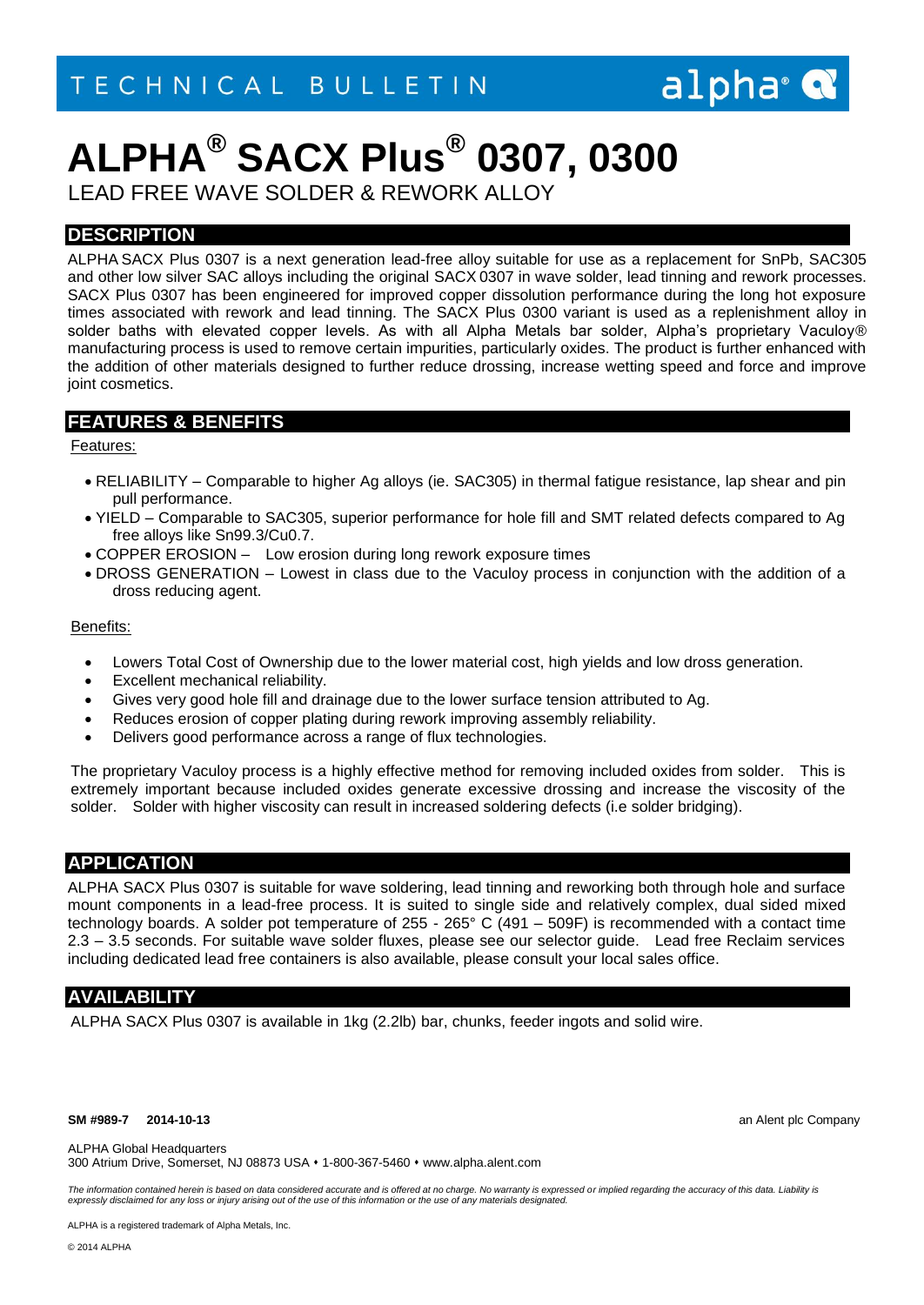

# **ALPHA® SACX Plus® 0307, 0300**

LEAD FREE WAVE SOLDER & REWORK ALLOY

## **SAFETY**

Please refer to MSDS for advice on proper handling and safety instructions.

## **TECHNICAL SPECIFICATION**

Complies with all requirements of RoHS Directive (Article 4.1 of the European Directive 2011/65/EU). Alloy specification for Maximum Lead (Pb) Content = 0.07% SACX Plus 0307 is also available is a Ultra Low Lead (ULL) version which contains a maximum of 0.05% Pb. All alloy properties remain the same for SACX Plus 0307 ULL.

| <b>Material Property</b>      | <b>Units</b>                    | <b>Vaculoy SACX</b><br><b>Plus 0307</b> |
|-------------------------------|---------------------------------|-----------------------------------------|
| <b>Solidus</b>                | <b>Celsius</b>                  | 217                                     |
| <b>Liquidus</b>               | <b>Celsius</b>                  | 228                                     |
| <b>Hardness</b>               | <b>HV</b>                       | 14.1                                    |
| <b>Density</b>                | $g$ / $cc$                      | 7.33                                    |
| <b>Specific Heat Capacity</b> | J/kg C                          | 0.17                                    |
| <b>Stress at MAX Load</b>     | <b>Mean</b>                     | 29.5                                    |
| (N/mm <sup>2</sup> )          | <b>Std Dev</b>                  | 0.64                                    |
| Elongation at failure (%)     | <b>Mean</b>                     | 21.8                                    |
|                               | <b>Std Dev</b>                  | 8.8                                     |
| <b>Thermal Expansion</b>      | $(30 - 100C)/C \times 10^{-5}$  | 1.79                                    |
| <b>Coefficient</b>            | $(100 - 150C)/C \times 10^{-5}$ | 2.30                                    |
| <b>Silver Content</b>         | $\frac{1}{2}$                   | $0.3 + 0.15/-0.05$                      |
| <b>Copper Content</b>         | %                               | $0.70 +/-0.1$                           |
| <b>Lead Content</b>           | $\frac{0}{0}$                   | Max 0.1%                                |

## **RECOMMENDED WAVE SOLDEDR PROCESS SETTINGS**

| <b>Wave</b><br><b>Configuration</b> | <b>Process Parameter</b> | <b>Suggested Process Settings</b>          |
|-------------------------------------|--------------------------|--------------------------------------------|
| <b>Single Wave</b>                  | Pot temperature          | 255 - 265 Celsius (491 - 509 F)            |
|                                     | Conveyor speed           | 1.0 $-1.5$ m/min (3.3 - 5 ft/min)          |
|                                     | Contact time             | $2.3 - 2.8$ seconds                        |
|                                     | <b>Wave Height</b>       | 1/2 to 2/3 of board thickness              |
|                                     | Dross removal            | Once per 8 hour run time                   |
|                                     | <b>Copper Check</b>      | Every 8,000 boards until 40,000            |
| <b>Dual Wave</b>                    | Pot temperature          | 255 - 265 Celsius (491 - 509 F)            |
|                                     | Conveyor speed           | 1.0 - 1.5 m/min $(3.3 - 5 \text{ ft/min})$ |
|                                     | Contact time             | $3.0 - 3.5$ seconds                        |
|                                     | <b>Wave Height</b>       | 1/2 to 2/3 of board thickness              |
|                                     | Dross removal            | Once per 8 hour run time                   |